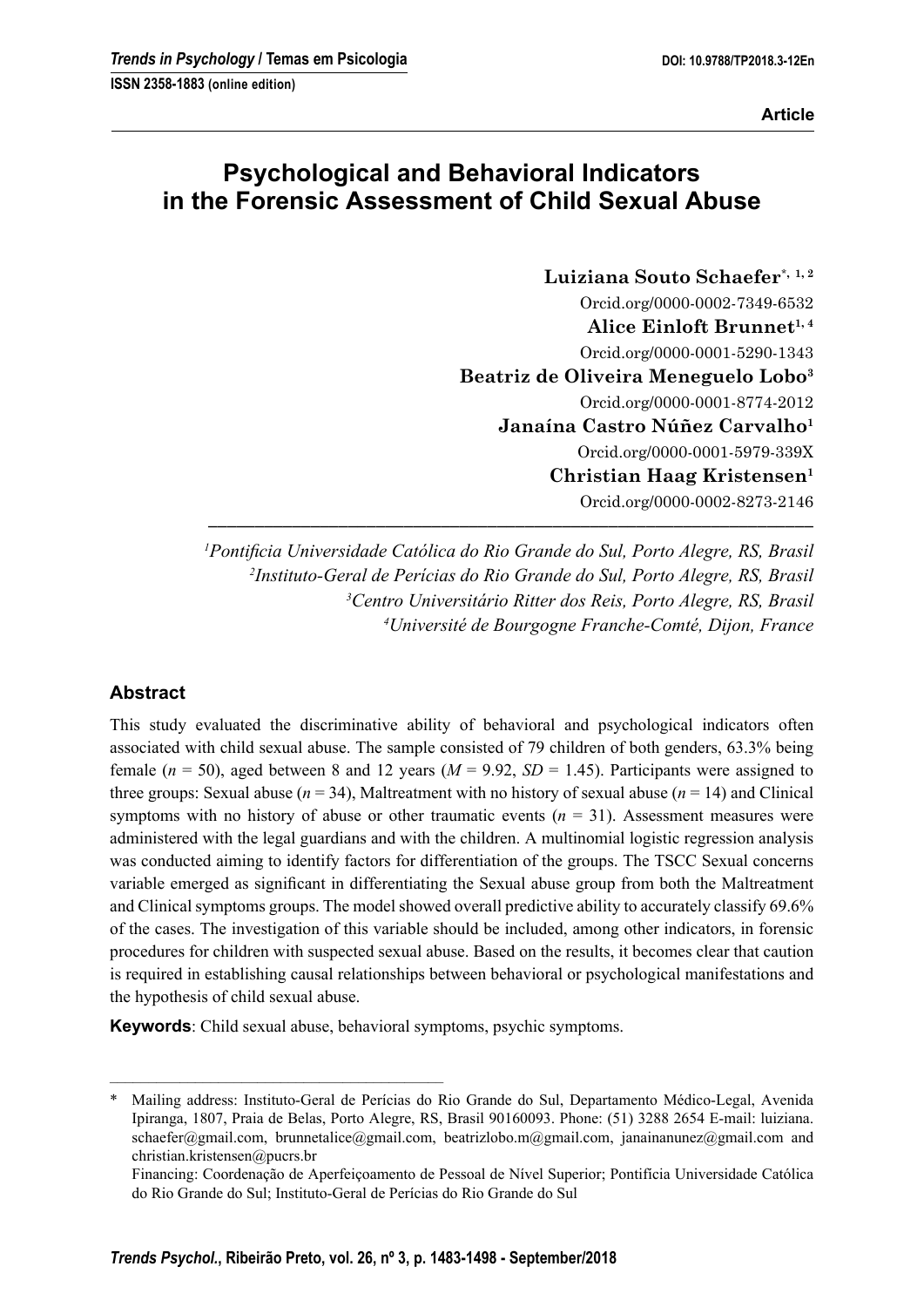# **Indicadores Psicológicos e Comportamentais na Perícia do Abuso Sexual Infantil**

#### **Resumo**

Este estudo avaliou a capacidade discriminante de indicadores psicológicos e comportamentais frequentemente associados ao abuso sexual infantil. A amostra foi constituída por 79 crianças, de ambos os sexos, sendo 63,3% do sexo feminino ( $n = 50$ ), com idades entre oito e 12 anos ( $M = 9.92$ ;  $DP = 1.45$ ). Os participantes foram distribuídos em três grupos: Abuso sexual (*n* = 34), Maus-tratos sem histórico de abuso sexual (*n* = 14) e Sintomas clínicos sem histórico de maus-tratos (*n* = 31). Foram administrados instrumentos com os responsáveis e com as crianças. Para identificar os fatores que diferenciavam os grupos, foi realizada a Análise de regressão logística multinominal. A variável Preocupações sexuais foi significativa para diferenciar o grupo Abuso sexual dos outros dois grupos. O modelo apresentou capacidade preditiva geral de classificar corretamente 69,6% dos casos. Sugere-se que a investigação dessa variável seja incluída, entre outros indicadores, nos procedimentos periciais de crianças com suspeita de abuso sexual. Com base nos resultados obtidos, fica evidente que é necessário cautela no estabelecimento de associações causais entre manifestações comportamentais ou psicológicas e a hipótese de abuso sexual em crianças.

**Palavras-chave**: Abuso sexual na infância, sintomas comportamentais, sintomas psíquicos.

## **Indicadores Psicológicos y Conductuales en la Pericia del Abuso Sexual Infantil**

### **Resumen**

Este estudio evaluó la capacidad discriminante de indicadores psicológicos y conductuales frecuentemente asociados al abuso sexual infantil. La muestra fue constituida por 79 niños, de ambos sexos, siendo 63,3% do sexo femenino (*n* = 50), com edades entre ocho y 12 años (*M* = 9,92; *DE* = 1,45). Los participantes fueron distribuidos en tres grupos: Abuso sexual (*n* = 34), Malos tratos sin antecedentes de abuso sexual (*n* = 14) y Sintomas clínicos sin antecedentes de maltrato (*n* = 31). Se han administrados instrumentos con los responsables y los niños. Para identificar los factores que diferenciaban a los grupos, se realizó el Análisis de regresión logística multinominal. La variable Preocupaciones sexuales apareció como significativa para diferenciar el grupo Abuso sexual de los otros dos grupos. El modelo presentó la capacidad preditiva general de clasificar correctamente 69,6% de los casos. Se sugerie la inclusión de esta variable, entre otros indicadores, en la evaluación del abuso sexual infantil. En base a los resultados obtenidos, es evidente que es necesario cautela en el establecimiento de asociaciones causales entre manifestaciones comportamentales o psicológicas y la hipótesis de abuso sexual infantil.

**Palabras clave**: Abuso sexual infantil, síntomas conductuales, síntomas psíquicos.

Child sexual abuse, as a public health and safety social problem, presents a challenge in terms of evaluation, intervention and prevention. It is defined as any contact or interaction between a child or adolescent and someone in a more advanced stage of psychosexual development that uses the victim for sexual gratification (World Health Organization [WHO], 2002).

Child sexual abuse has its own dynamics, often characterized by secrets, threats, withdrawals and lack of eyewitnesses, among other aspects, especially in intra-familial cases (Peixoto, 2012). These characteristics may hinder disclosure by the victim, affecting the correct confirmation of sexual abuse and, therefore, the estimation of its actual prevalence.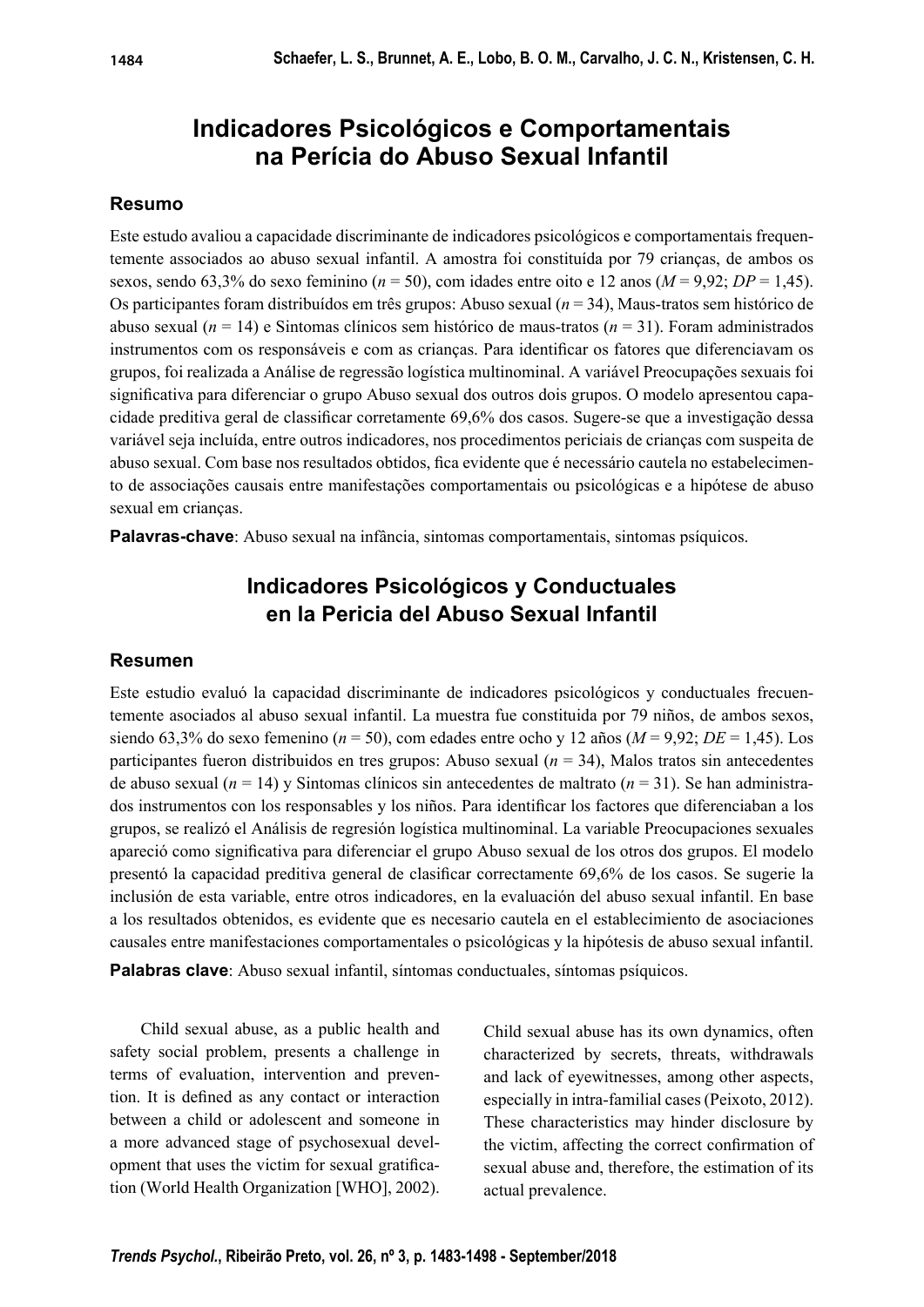In a meta-analysis, a total prevalence of 11.8% of sexual abuse in childhood was found, with a prevalence of 18.0% among females and 7.6% among males (Stoltenborgh, van IJzendoorn, Euser, & Bakermans-Kranenburg, 2011). Regarding national data, in 2007 and 2016, 37,000 cases of sexual violence involving victims aged 0-18 years were received by *Disque* 

*100* (*Portal Governo do Brasil*, 2017). It should be mentioned that in Brazil, there is still no reliable data on the prevalence of sexual abuse, therefore these records probably do not represent the reality of cases reported in the country.

Sexually abused children tend to present more clinical symptomatology than those who have not been through this experience (Paolucci, Genuis, & Violato, 2001). For example, sexual abuse has been associated with both externalizing symptoms (delinquent behavior and aggressiveness) and internalizing symptoms (depression, anxiety, isolation, attention difficulties and somatic complaints; van den Heuvel & Seedat, 2013). At the same time, there is no single symptom that exclusively characterizes victims, and approximately one-third of the children who have experienced sexual abuse do not present any symptoms (Kendall-Tackett, Williams, & Finkelhor, 1993). In the study by Kendall-Tackett et al. (1993), two clusters of symptoms were identified as the most reliable to characterize child victims of sexual abuse: sexualized behaviors and symptoms related to Posttraumatic Stress Disorder (PTSD). In general, studies indicate that between one-third and one-half of all child victims of sexual abuse present significant clinical posttraumatic symptoms (Collin-Vézina, Daigneault, & Hebert, 2013).

Although there is no specific syndrome that characterizes the victims (Paolucci et al., 2001), the consequences of sexual abuse range from minimal effects to more serious problems, with social, emotional and/or psychiatric repercussions (Habigzang, Borges, Dell'Aglio, & Koller, 2010; Kendall-Tackett et al., 1993; Paolucci et al., 2001; Wherry, Baldwin, Junco, & Floyd, 2013). Specifically, inappropriate sexualized behaviors (wanting to touch other people's genitals, showing interest and advanced sexual

knowledge for the age, masturbating frequently and publicly, among others) and sexual concerns (sexual thoughts, atypical feelings for the developmental phase of the child or occurring at a higher than expected frequency, sexual conflicts, negative responses to sexual stimuli, and fear of being sexually exploited) are some of the factors most directly referred to as suggestive of sexual abuse (Briere, 1996; Friedrich et al., 2001; Friedrich et al., 1992; Friedrich, Jaworski, Huxsahl, & Bengtson, 1997).

In the forensic context, one of the major challenges faced by professionals is the identification of sexual abuse when there is no physical or biological evidence, which accounts for the majority of cases referred for medical forensic assessments (Joki-Erkkila, Niemi, & Ellonen, 2014). In this context where the absence of physical and biological vestiges does not necessarily imply that sexual abuse has not occurred, complementary evaluation resources are indispensable (Peixoto, 2012; Ribeiro & Peixoto, 2013).

The forensic psychological assessment has acquired a preponderant role as an investigative resource in cases of suspected sexual abuse (Gava, Pelisoli, & Dell'Aglio, 2013; Schaefer, Rossetto, & Kristensen, 2012). However, caution is needed in the performance of this evaluation because, in the psychological field, there is no single indicator that determines whether a child has been sexually abused (Pelisoli, Dell'Aglio, & Herman, 2016). Therefore, comprehensive analyses are the most indicated (Everson & Faller, 2012; Schaefer et al., 2012).

A review of the literature identified a growing concern regarding the use of strategies for the evaluation of sexual abuse, especially in the forensic context (Everson & Faller, 2012; Gava et al., 2013). Historically, behavioral and psychological indicators used in clinical evaluations have also been applied in the forensic area. Such criteria, often used indiscriminately, led to other factors in the history and life context of the person being examined that might have triggered and/or contributed to the development of the symptomatology being disregarded (Gava et al., 2013). Therefore, such evaluation strategies have been rigorously questioned, with research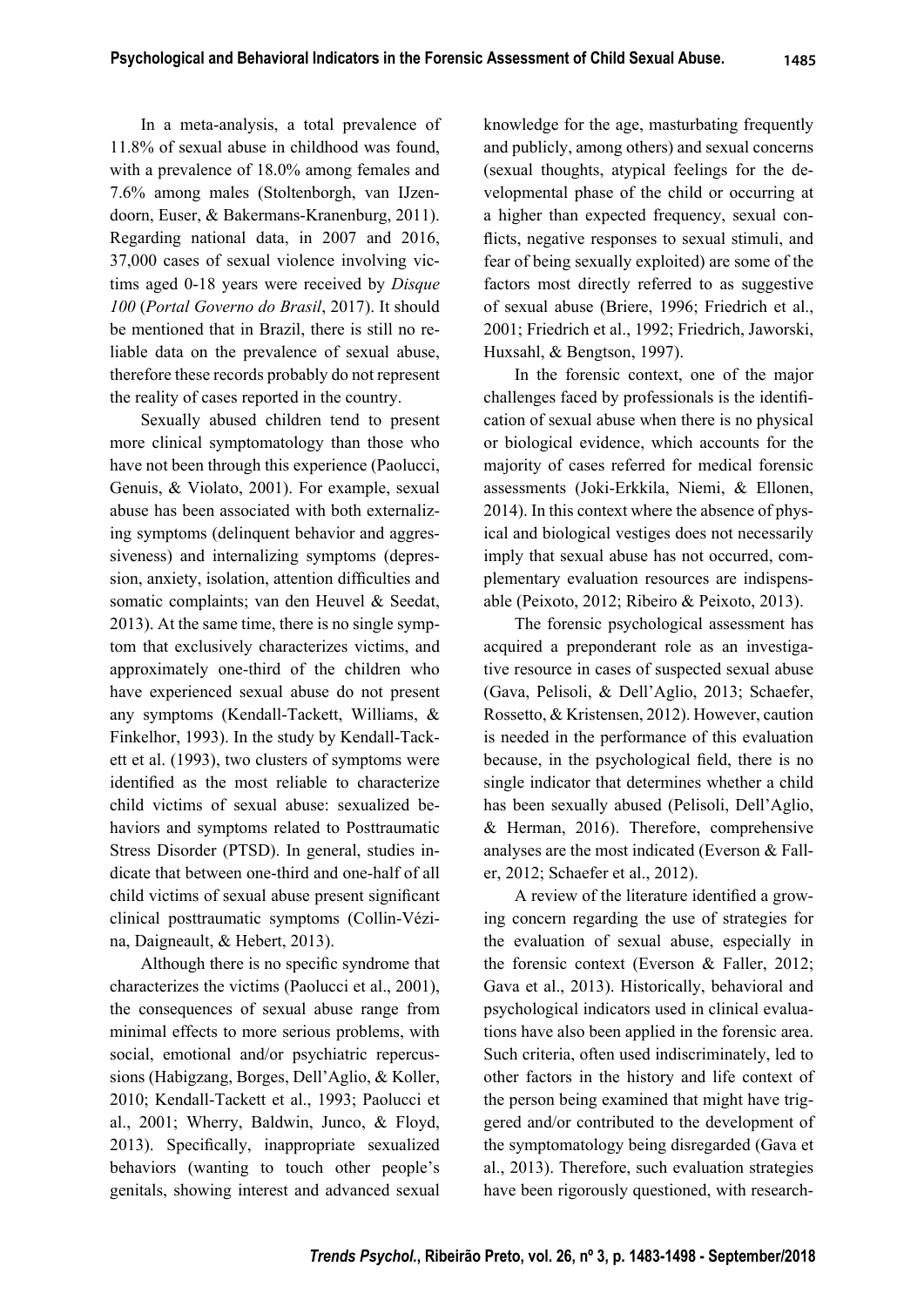ers in the field investing in the elaboration of evaluation techniques and procedures with less controversial predictive values (Peixoto, 2012).

Efforts have been observed in the development of investigative protocols for collecting and evaluating reports of children, as this is often the only evidence (Peixoto, 2012; Peixoto et al., 2017). Although there is a consensus regarding the use of forensic interviews as a central element, many researchers also maintain that the use of other indicators and objective evaluation criteria cannot be ignored in this context (Everson & Faller, 2012). In addition, as already mentioned, there is evidence of the psychic, behavioral, psychopathological and neurobiological consequences in victims of sexual abuse, with repercussions even in adulthood (Irigaray et al., 2013).

The present study was proposed considering the premise that the evaluation of sexual abuse in the forensic context should be performed in an integrated and comprehensive manner, including not only the interview and evaluation of the report of the child, but also objective indicators that are valid for this context and for this population. Thus, the main aim of this study was to evaluate psychological and behavioral indicators in the forensic assessment of children with suspected sexual abuse. Specifically, it was sought to assess the discriminative ability of the following variables: sexualized behaviors, posttraumatic cognitions, externalizing and internalizing symptoms, posttraumatic stress symptoms, depression, anxiety, dissociation, anger and sexual concerns.

## **Method**

## *Participants*

A total of 98 children recruited from the mental health services of the city of Porto Alegre and the forensic assessment service of the state of Rio Grande do Sul, Brazil, participated in the study. The exclusion criteria used were: (a) the presence of psychotic symptoms, evaluated through the Child Behavior Checklist  $(CBCL)$ ,  $(b)$  an indication of intellectual deficit, obtained through the < 5 percentile in the Raven

Progressive Matrix Test, and (c) invalidation of the Trauma Symptom Checklist for Children (TSCC, scores  $t \ge 70$  on the under-response scale and scores  $t \ge 90$  on the hyper-response scale). Nineteen participants were excluded from the study: one presented psychotic symptoms, four presented indications of intellectual deficit, and 14 invalidated the TSCC (two children would have overestimated the symptoms and 12 children would have underestimated the symptoms).

The final sample consisted of 79 children, of both sexes,  $63.3\%$  female ( $n = 50$ ), aged 8 to 12 years  $(M = 9.92, SD = 1.45)$ . The majority of the children (88.6%,  $n = 70$ ) studied in public schools,  $94.9\%$  ( $n = 75$ ) had at least one sibling  $(M = 2.28, SD = 1.5)$ , 23.1  $(n = 18)$  had repeated a school grade,  $57.7\%$  ( $n = 45$ ) had separated parents and  $67.1\%$  ( $n = 53$ ) belonged to economic class C or D, according to the economic classification criterion of Brazil (Brazilian Association of Research Companies, 2015).

Participants were divided into three groups according to the criteria described below. Children with sexual abuse confirmed through physical or psychological forensic assessment, both performed by the official forensic assessment service of Rio Grande do Sul state, were allocated to the Sexual abuse group  $(n = 34)$ . Of these,  $41.2\%$  ( $n = 14$ ) also experienced at least one other form of maltreatment. Children who had no official complaint or extra-official suspicion of sexual abuse (as investigated at the time of data collection by the investigators of this study in the semi-structured interview with those responsible and with the child), but met the criteria for experiencing maltreatment and/ or domestic violence, as defined by the WHO (2002), were included in the Maltreatment without a history of sexual abuse group (*n* = 14). Of these,  $42.8\%$  ( $n = 6$ ) experienced more than one form of maltreatment, and among those that had experience a single type, 21.4% (*n* = 3) suffered neglect, 14.3% (*n* = 2) experienced physical abuse,  $14.3\%$  ( $n = 2$ ) experienced domestic violence and 7.1% (*n* = 1) experienced emotional abuse. Participants with clinical symptoms evaluated through the CBCL and without any his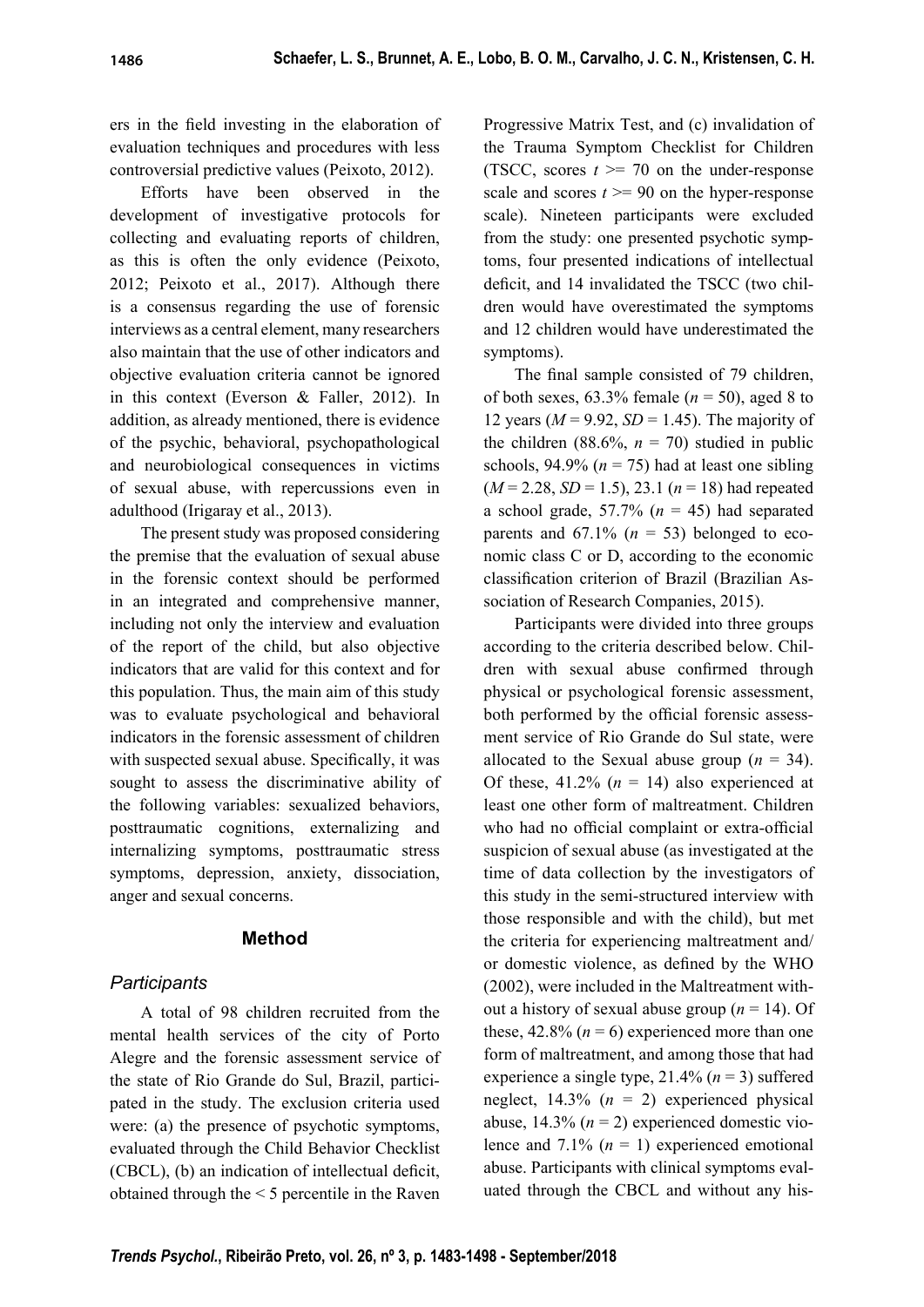tory of maltreatment or other traumatic events (as investigated in the semi-structured interview with the caregivers and with the child) were allocated to the Clinical symptoms without a history of traumatic events group  $(n = 31)$ . The history of sexual abuse and other maltreatment was obtained by the researchers of this study through a semi-structured interview with the parents and through the report of the child.

## *Instruments*

*Instruments Answered by the Legal Guardians: Semi-Structured Interview with the Legal Guardians:* interview designed exclusively for this study, being a semi-structured interview carried out individually with those responsible, including questions about gender, age, schooling, socioeconomic status and health conditions of the participants. The exposure of the child to maltreatment, as defined by the World Health Organization (WHO, 2002), was investigated, as well as exposure to other traumatic experiences, as defined by the DSM-5 (American Psychiatric Association, 2014), in which the individual was exposed to a concrete episode or threat of death, serious injury or sexual violence, whether directly, indirectly or as a witness.

*Child Behavior Checklist* (CBCL, Achenbach, 1991, Brazilian version by Bordin, Mari, & Caeiro, 1995): inventory answered by the guardians in relation to behaviors of the children, aiming to identify behavioral and emotional aspects, as well as possible psychopathological disorders, in children between 6 and 18 years of age. In all the scales of the CBCL, the symptoms of the child are classified as clinical, borderline or nonclinical, according to Achenbach's normative sample of pairs (1991, 2001).

*Child Sexual Behavior Inventory* (CSBI, Friedrich et al., 1992, Brazilian version by Miele & Arteche, 2017): 35 item questionnaire to be answered by the guardians. This assesses the frequency of specific sexualized behaviors, covering nine domains: Interpersonal Boundaries, Sexual Anxiety, Exhibitionism, Sexual Intrusiveness, Gender Role Behavior, Sexual Knowledge, Self-Stimulation, Voyeuristic Behavior, and Sexual Interest. The instrument was originally designed and validated for the evaluation of children from 2 to 12 years of age. It is considered the most used instrument for the evaluation of sexualized behavior in children (Everson & Faller, 2012). Studies using the instrument found significant clinical levels of sexualized behavior in approximately 30-40% of the sample of sexually abused children, and observed significant differences between sexually abused children and those who had not experienced this (Friedrich, 2007).

### *Instruments for the Children:*

*Semi-Structured Interview with the Child:*  this interview was designed by the researchers and had the aim of establishing a bond with the child, investigating the experience of traumatic events, including situations of maltreatment, and exploring the most traumatic event. The interview was conducted according to the guidelines proposed by the Michigan protocol (Faller, 2003), consisting basically of: initial stage (rapport, establishment of basic interview rules, evaluation of the level of development of the child and whether the child can distinguish reality from fantasy and the truth from lies, and the general investigation of aspects of the life of the child); stage focused on the event (with the use of open questions, aiming to investigate the experience of traumatic events, stimulating the emission of the free report); and closing stage (the child is informed about the next steps, making oneself available, helping the child to restore balance, including the manifestation of feelings, thoughts and attitudes in relation to the revelation and the situation experienced).

*Raven's Progressive Matrices Test*  (Raven, Court, & Raven, 1995), General Scale (Portuguese version by Angelini, Alves, Custódio, Duarte, & Duarte, 1999), and Special Scale (Portuguese version by Angelini, Alves, Custódio, & Duarte, 1987): this is a nonverbal test to assess the level of intelligence of individuals, with General (from 11 years) and Special (5-11 years) versions.

*Trauma Symptom Checklist for Children*  (TSCC, Briere, 1996, Brazilian version by Lobo, Brunnet, Ecker, Schaefer, Arteche, Gauer, et al., 2015): measures posttraumatic symptoms and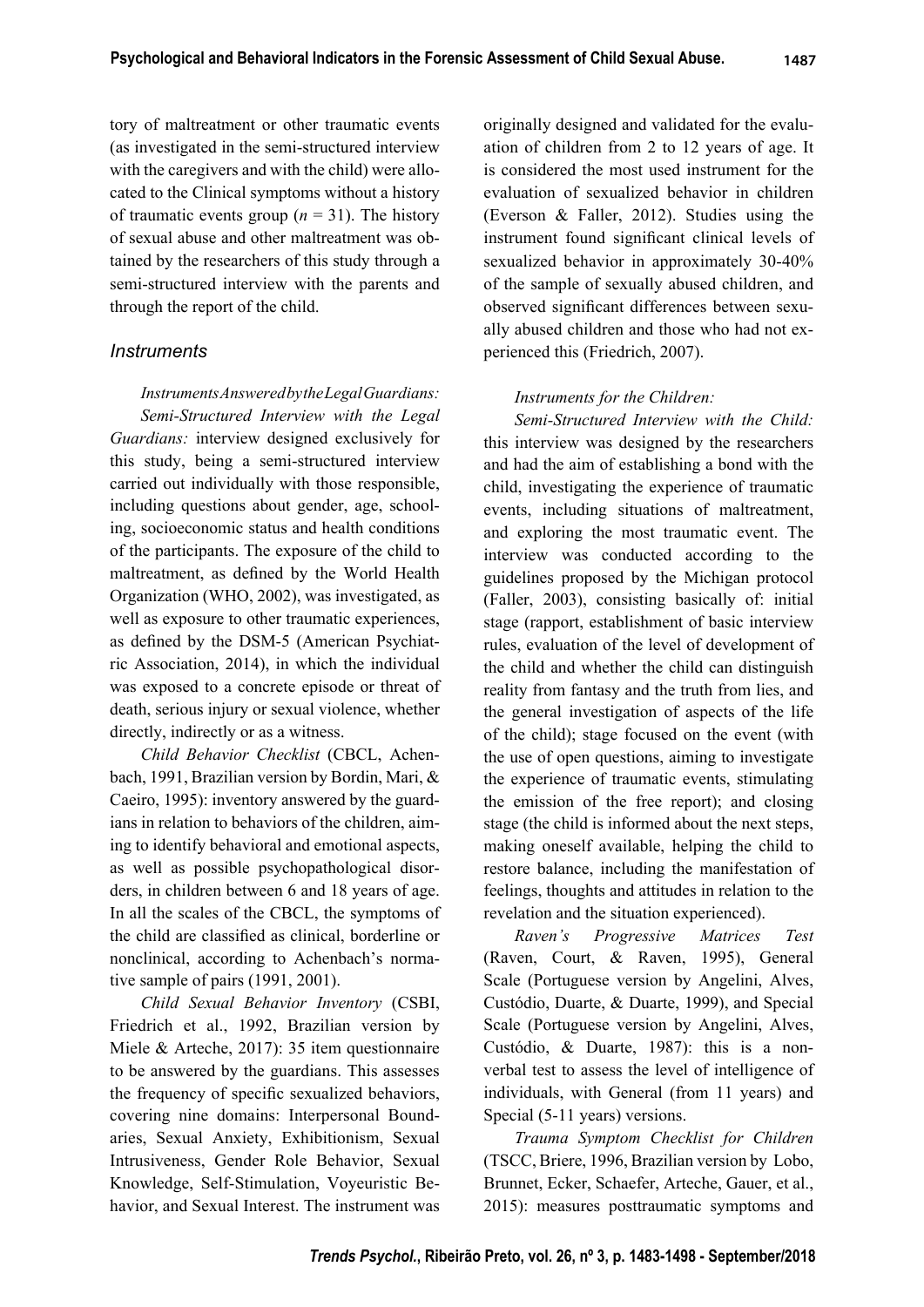associated psychological symptoms in children and adolescents between 8 and 16 years of age who have experienced traumatic events. This is a 54-item self-report scale that seeks to track feelings, thoughts and behaviors, in which the subject scores between 0 (never) and 4 (all the time) in a comprehensive list of posttraumatic symptoms. It has two scales of validity (underresponse and hyper-response), six clinical scales (anxiety, depression, anger, posttraumatic stress, dissociation and sexual concerns) and eight critical items (Briere, 1996) that assess aspects that require immediate clinical attention. For all the clinical scales, with the exception of the Sexual Concerns scale, *T* scores equal to or above 65 are considered clinically significant, and between  $60$  and  $65$  suggest significant subclinical symptomatology. For the Sexual Concern Scale, *T* scores equal to or above 70 are considered clinically significant.

*Child Post-Traumatic Cognitions Inventory*  (CPTCI; Meiser-Stedman et al., 2009, Brazilian version by Lobo, Brunnet, Ecker, Schaefer, Arteche, Gauer, et al., 2015): is a self-report scale composed of 25 items, aiming to measure negative posttraumatic cognitions in children and adolescents between the ages of 6 and 18, on a Likert type scale between 1 (don't agree at all) and 4 (agree a lot). It has two components: disturbing and permanent change after the trauma and feeble person in a scary world.

## *Ethical and Data Collection Procedures*

The present study was approved by the Research Ethics Committee of the Pontifical Catholic University of Rio Grande do Sul (PUCRS), under authorization No. 247.127. The consent form was signed by all legal guardians of the children and the terms of assent by all the children who participated in the study, as established in Resolution No. 466/2012 of the National Health Council (2013). Data were collected in two sessions of approximately 1 hour each with the parents and two sessions of approximately 1 hour each with the children. The cases in which the need for medical and/ or psychological intervention was verified were referred to services of reference and the cases in which there was an evaluation of a current risk of exposure to maltreatment were reported to the authorities responsible.

## *Data Analysis Procedures*

Sociodemographic and clinical variables were described through measures of central tendency and variability. The frequencies of the variables were observed, according to the cut-off points established in the instruments. Intra-group differences in the gender variable were analyzed using the chi-squared test, as well as analyses of differences between the genders in the general sample, using the Mann-Whitney *U* test for the following variables: posttraumatic cognitions, sexualized behaviors, internalizing symptoms, externalizing symptoms, posttraumatic stress, anxiety, depression, anger, dissociation and sexual concerns. Analyses of differences between groups were also performed, using the Kruskal Wallis test, for the eight critical items of the TSCC and for the nine CSBI domains.

In order to identify the factors that differentiated the groups, a multinomial logistic regression analysis was performed. Multicollinearity tests were performed and all the variables included in the model presented Variance Influence Factors (VIFs)  $\le$  5, indicating the absence of severe cases of multicollinearity. The dependent variable was the group: Sexual Abuse, Maltreatment without history of sexual abuse and Clinical Symptoms without a history of traumatic events. The Sexual abuse group was used as the reference. The independent variables included were: sexualized behaviors, posttraumatic cognitions, posttraumatic stress symptoms, depression, anxiety and dissociation, anger and sexual concerns. Due to the characteristics of the sample, non-parametric tests were used. The level of significance used was 5%. The data from the instrument were computed and analyzed in the Statistical Package for the Social Sciences (SPSS) for Windows, version 17.0.

## **Results**

From the analysis of the general sample, through the chi-squared test, statistically signifi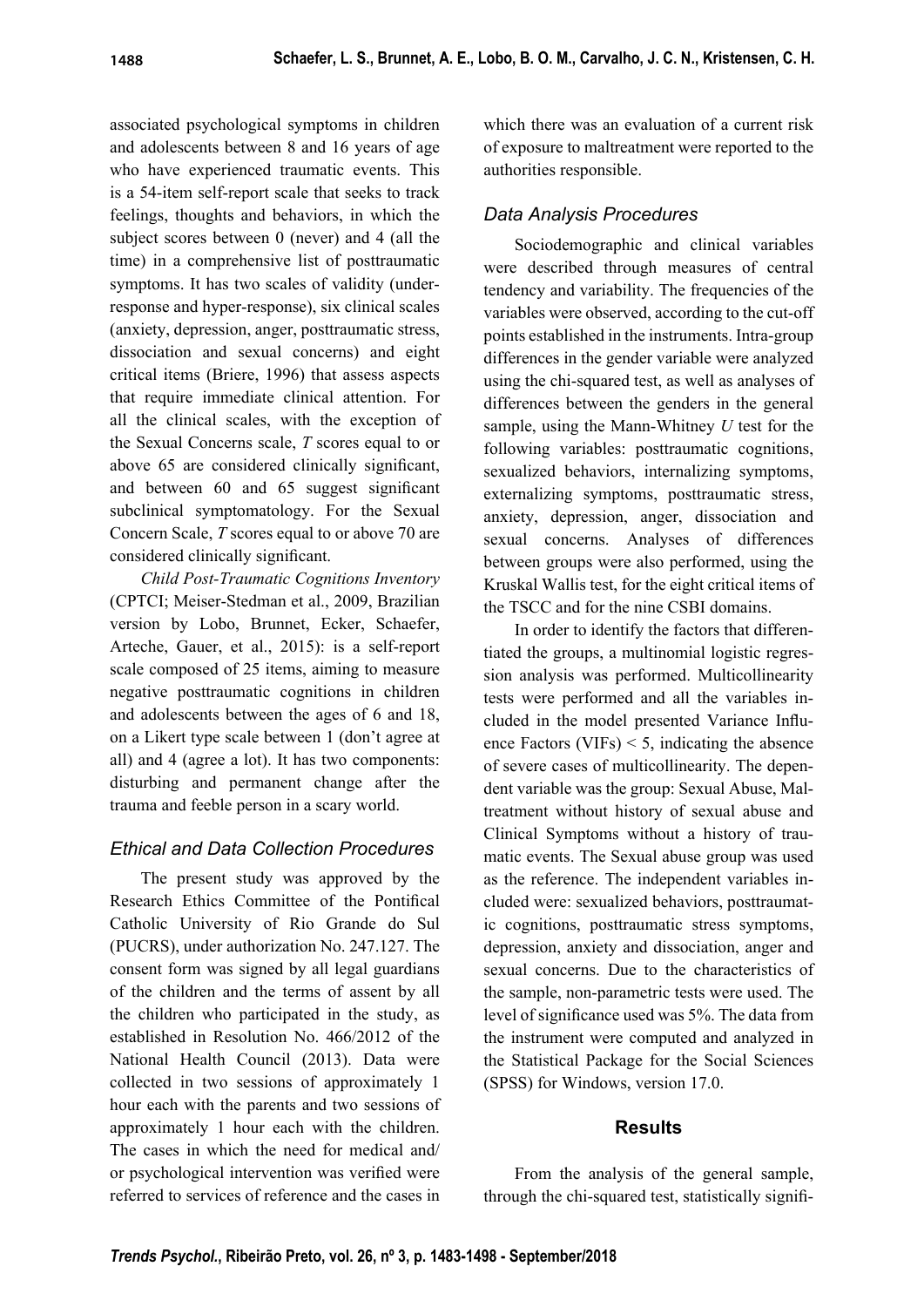cant differences were observed in relation to the percentage of boys and girls in the sample, with a higher prevalence of females  $[\chi^2(1) = 5.58; p$ = .018]. From the results of the Mann-Whitney U test, statistically significant differences were found in the general sample only with regard to the externalizing symptoms variable  $[Z(79) =$  $-2.98$ ;  $p = .003$ ], with higher scores among the boys. In the intragroup analysis, through the chisquared test, the gender variable presented a statistically significant difference only in the sexual abuse group, with a higher prevalence of girls  $[\chi^2(1) = 9.53; p = .002]$ .

Specifically regarding the Sexual abuse group, among the valid cases,  $43.7\%$  ( $n = 14$ ) of the children experienced a single episode and 56.3% (*n* = 18) experienced recurrent episodes of sexual abuse. In addition, in  $38.2\%$  ( $n = 13$ ) of the cases, the episodes were perpetrated by a member of the nuclear family (mother/stepmother, father/stepfather, siblings),  $44.1\%$  ( $n = 15$ ) by a member of the extended family (grandparents, uncles, cousins, friends and close neighbors), 14.7%  $(n = 5)$  by a person known but not close, and in only one case (2.9%) the perpetrator was unknown to the victim. Regarding the gender of the perpetrator, in 94.1% ( $n = 32$ ) of the cases the perpetrator was male and in 5.9%  $(n = 3)$  of the cases, the episodes were perpetrated by men and women together. In 94.1% of the cases (*n*  $= 32$ ), there was some kind of physical contact (touches, caresses or sexual intercourse) and in 5.9%  $(n=2)$  there was no physical contact (genital presentation or exposure to pornographic material). In 8.8% of the cases  $(n = 3)$  the result of the forensic physical assessment was positive. In 71.4%  $(n = 15)$  of the occurrences there was a threat and  $28.6\%$  ( $n = 6$ ) of the cases were characterized by nonviolent persuasion. Finally, in 75.8%  $(n = 25)$  of the cases, the last episode of sexual abuse occurred less than a year prior the moment of data collection.

Differences between groups were analyzed using the Kruskal Wallis test, for the eight critical items of the TSCC and for the nine domains of the CSBI (Table 1).

In order to identify the factors that differentiated the groups, a multinomial logistic regression analysis was performed. The following variables: sexualized behaviors, anxiety, depression, anger, posttraumatic stress, dissociation, sexual concerns, posttraumatic cognitions, externalizing symptoms and internalizing symptoms. The results are shown in Table 2. The Sexual abuse group was used as the reference.

As can be seen, the Sexual concerns variable (TSCC) was the only one that was significant to differentiate the Sexual abuse group from both the Maltreatment without a history of sexual abuse group and the Clinical symptoms without a history of traumatic events group. From the results, it can be verified that the participants in the Maltreatment group were 8% less likely to have sexual concerns than the Sexual abuse group, whereas the Clinical symptoms group was 20% less likely to have sexual concerns than the Sexual abuse group. When the Sexual concerns variable was used to classify the groups, the percentage of correctly identified cases was  $73.5\%$ (25 out of 34 cases) in the Sexual abuse group, 28.6% (4 out of 14 cases) in the Maltreatment group, and 83.9% (26 out of 31 cases) in the Clinical symptoms group. The model presented general predictive ability to correctly classify 69.6% of the cases.

#### **Discussion**

The general aim of the study was to evaluate psychological and behavioral indicators in the forensic assessment of children with suspected sexual abuse. From the results, it can be observed that the factor that significantly differentiated the Sexual abuse group from the other groups was the Sexual concerns variable. The other variables of depression, anxiety, posttraumatic stress, dissociation, posttraumatic cognitions, anger and sexualized behaviors, as well as the internalizing and externalizing global symptomatology variables were not discriminant in the differentiation of the groups. In order to understand the analyses, it is important to reiterate that, in general, the CBCL evaluates internalizing symptoms (sum of the scales of anxiety/depression, isolation/depression, somatic complaints, social problems, thinking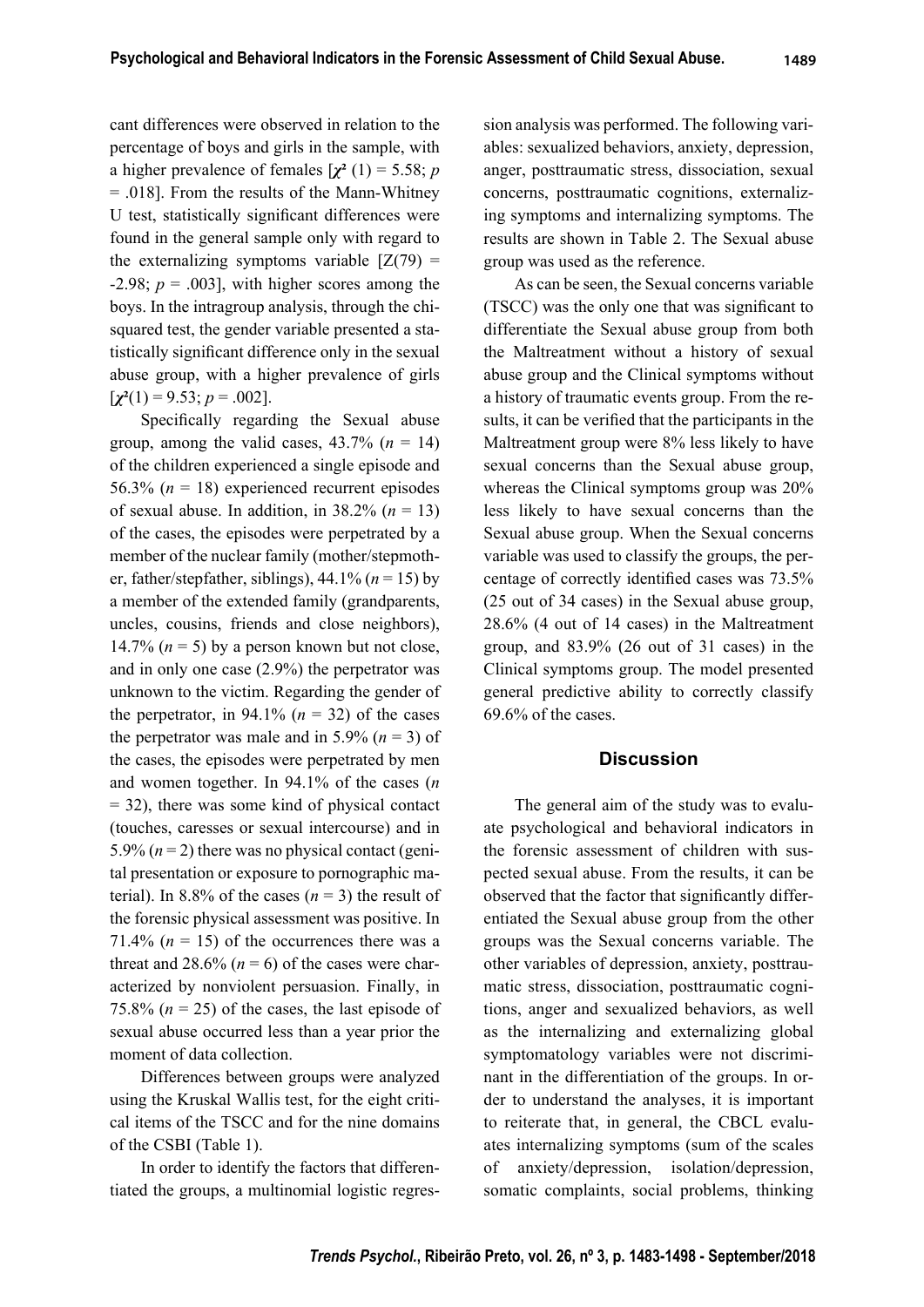|                                                          | Mean $(SD)$              |                          |                               |           |
|----------------------------------------------------------|--------------------------|--------------------------|-------------------------------|-----------|
|                                                          | Maltreatment<br>$(n=14)$ | Sexual abuse<br>$(n=34)$ | Clinical symptoms<br>$(n=31)$ | $X^2$     |
| <b>TSCC</b> critical items                               |                          |                          |                               |           |
| Fear of men                                              | 0.79(0.80)               | 0.73(0.79)               | 0.32(0.70)                    | $7.96*$   |
| Fear of women                                            | 0.57(1.02)               | 0.21(0.41)               | 0.13(0.34)                    | 2.28      |
| Want to hurt other people                                | 0.50(0.94)               | 0.41(0.56)               | 0.52(0.89)                    | 0.10      |
| Want to hurt myself                                      | 0.50(0.52)               | 0.23(0.43)               | 0.32(0.54)                    | 3.16      |
| Start fights                                             | 1.29(1.27)               | 0.65(0.73)               | 0.58(0.76)                    | 3.49      |
| Fear that someone is going to kill me                    | 0.86(1.10)               | 0.68(1.04)               | 0.71(0.97)                    | 0.49      |
| Want to kill myself                                      | 0.36(0.84)               | 0.15(0.36)               | 0.16(0.37)                    | 0.44      |
| Do not trust people because they may<br>want to have sex | 0.57(1.09)               | 1.03(1.14)               | 0.10(0.30)                    | $16.47**$ |
| <b>CSBI</b> Domains                                      |                          |                          |                               |           |
| Sexual intrusion                                         | 0.29(0.61)               | 0.38(0.74)               | 0.03(0.18)                    | $6.72*$   |
| Sexual knowledge                                         | 0.57(1.16)               | 0.94(1.57)               | 0.03(0.18)                    | $9.36*$   |
| Voyeuristic behavior                                     | 1.5(1.99)                | 0.71(1.36)               | 0.16(0.45)                    | $7.23*$   |
| Interpersonal boundaries                                 | 1.57(2.50)               | 1.38(1.46)               | 1.16(1.71)                    | 1.10      |
| Sexual anxiety                                           | 0.86(1.23)               | 0.35(0.85)               | 0.19(0.60)                    | 4.02      |
| Exhibitionism                                            | 0.14(0.53)               | 0.06(0.24)               | 0.13(0.56)                    | 0.04      |
| Gender role behavior                                     | 0.14(0.53)               | 0.06(0.24)               | 0.23(0.67)                    | 1.12      |
| Self-stimulation                                         | 0.14(0.53)               | 0.24(0.85)               | 0.77(1.71)                    | 3.37      |
| Sexual interest                                          | 0.64(0.74)               | 0.68(1.27)               | 0.45(0.99)                    | 2.48      |

|  |  |  |  |  | Difference between Groups in the Critical Items of the TSCC and in the Domains of the CSBI |  |
|--|--|--|--|--|--------------------------------------------------------------------------------------------|--|
|--|--|--|--|--|--------------------------------------------------------------------------------------------|--|

\**p*<.05; \*\**p*<.001.

problems, attention problems) and externalizing symptoms (sum of the behavioral scales of rule breaking/delinquency and aggressive behavior), with scales specific for symptoms of depression, anxiety, posttraumatic stress, dissociation, sexual concerns and posttraumatic cognitions analyzed from the other instruments, which would be conceptualized as internalizing symptoms, and anger and sexualized behaviors scales, conceptualized as externalizing symptoms.

In relation to the descriptive analyzes, it was possible to verify that the majority of the children, both in the Sexual abuse group (50%) and in the Maltreatment without a history of sexual abuse group (64.2%), experienced other traumatic events throughout their lives, the most common being related to other situations of maltreatment. Polyvictimization (i.e. the experience of multiple traumatic events), seems to be a reality that affects many children, making it difficult to measure the effects of this exposure, overlapping possible symptoms and associated impairments (Guerra, Ocaranza, & Weinberger, 2016; Hamby, Finkelhor, & Turner, 2014).

Regarding the analysis of the differences between the sexes in the general sample, the only variable that presented a statistically significant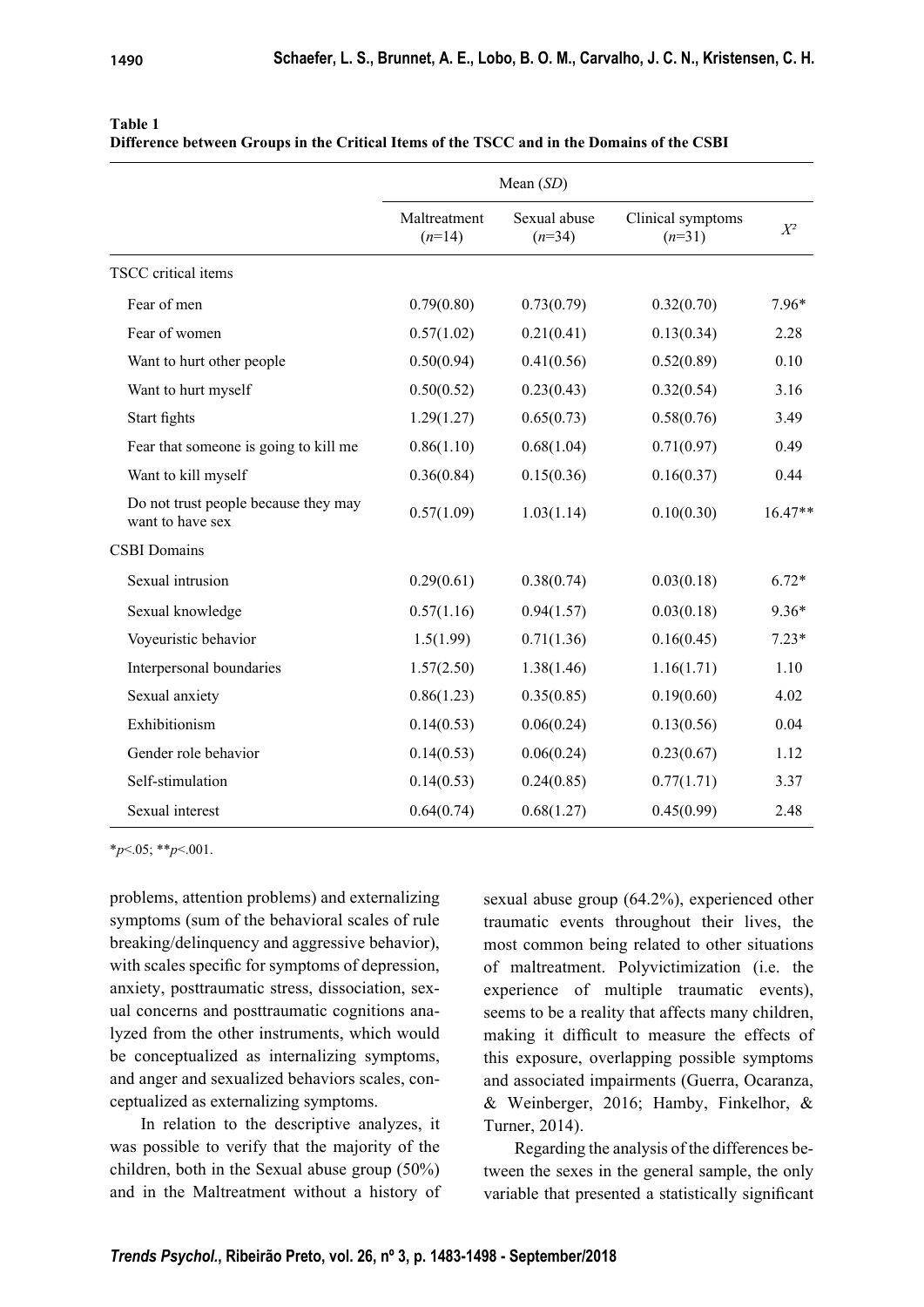|                             | Maltreatment |                | Clinical symptoms |                 |
|-----------------------------|--------------|----------------|-------------------|-----------------|
|                             | Odds ratio   | 95% CI         | Odds ratio        | 95% CI          |
| Sexualized behaviors        | 0.98         | $0.84 - 1.15$  | 0.91              | 0.785-1.06      |
| Anxiety                     | 1.04         | $0.94 - 1.15$  | 1.06              | $0.97 - 1.15$   |
| Depression                  | 0.95         | $0.83 - 1.09$  | 1.06              | $0.93 - 1.22$   |
| Anger                       | 1.14         | $1.00 - 1.29$  | 1.04              | $0.93 - 1.18$   |
| <b>Posttraumatic Stress</b> | 1.00         | $0.91 - 1.12$  | 0.94              | $0.85 - 1.04$   |
| <b>Dissociation</b>         | 1.04         | $0.92 - 1.16$  | 1.07              | $0.96 - 1.20$   |
| Sexual concerns             | 0.92         | $0.84 - 1.00*$ | 0.80              | $0.71 - 0.90**$ |
| Posttraumatic cognitions    | 0.96         | $0.88 - 1.04$  | 0.94              | $0.88 - 1.01$   |
| Internalizing symptoms      | 1.00         | $0.92 - 1.08$  | 1.01              | $0.93 - 1.09$   |
| Externalizing symptoms      | 1.06         | $0.98 - 1.16$  | 1.03              | $0.96 - 1.09$   |

#### **Table 2**

**Multinominal Logistic Regression for the Maltreatment Group and the Clinical Symptoms Group compared to the Sexual Abuse Group**

*Note*. Reference Group = Sexual Abuse,  $\chi^2$  (20) = 46.63, *p* = .001.

\**p*<.05, \*\**p*<.001.

difference was externalizing symptoms (when evaluated globally through the CBCL), with higher scores among the boys. These findings are corroborated by the literature, which shows, in general, that boys tend to present more externalizing symptoms than girls (Chaplin & Aldao, 2013). Simultaneously, in the present study, no significant differences were found regarding internalizing symptoms. Previous studies have argued that although girls are more likely to be sexually abused than boys, victimization does not explain the increased risk for internalizing symptoms among girls, suggesting that gender and victimization should be considered as independent risk factors for internalizing symptoms (Ruiz,  $2016$ ). There were also no significant differences in posttraumatic symptoms between boys and girls, corroborating the findings of previous studies (Peixoto, 2012).

In relation to the general characteristics of the sample studied, the majority of the participants presented externalizing and internalizing symptoms in the clinical or borderline range, when these constructs were evaluated in a global way through the CBCL. On the other hand, considering the cut-off points established for the TSCC scales, the majority of the children in the three groups did not present significant symptomatology in any of the scales of this instrument. From these findings, one can discuss the fact that one of the instruments (CBCL) was answered by the guardians and the other (TSCC) by the children themselves. In view of this, especially in the forensic context, it is important to consider data from different information sources, with self-reported measures and reports by others, since both the guardians and the children themselves may not respond accurately to what is being investigated, sometimes under or overestimating symptoms.

The only group that presented a significant difference in the number of boys and girls was the Sexual abuse group, being constituted, for the most part, by females (76.5%). This data is consistent with the literature, which indicates that girls suffer more sexual abuse, while boys experience more episodes of physical aggression (Asscher, van der Put, & Stams, 2015). It is estimated that while one in five girls are victims of sexual abuse, one in 20 boys suffer from this type of violence (National Center for Victims of Crime, 2017).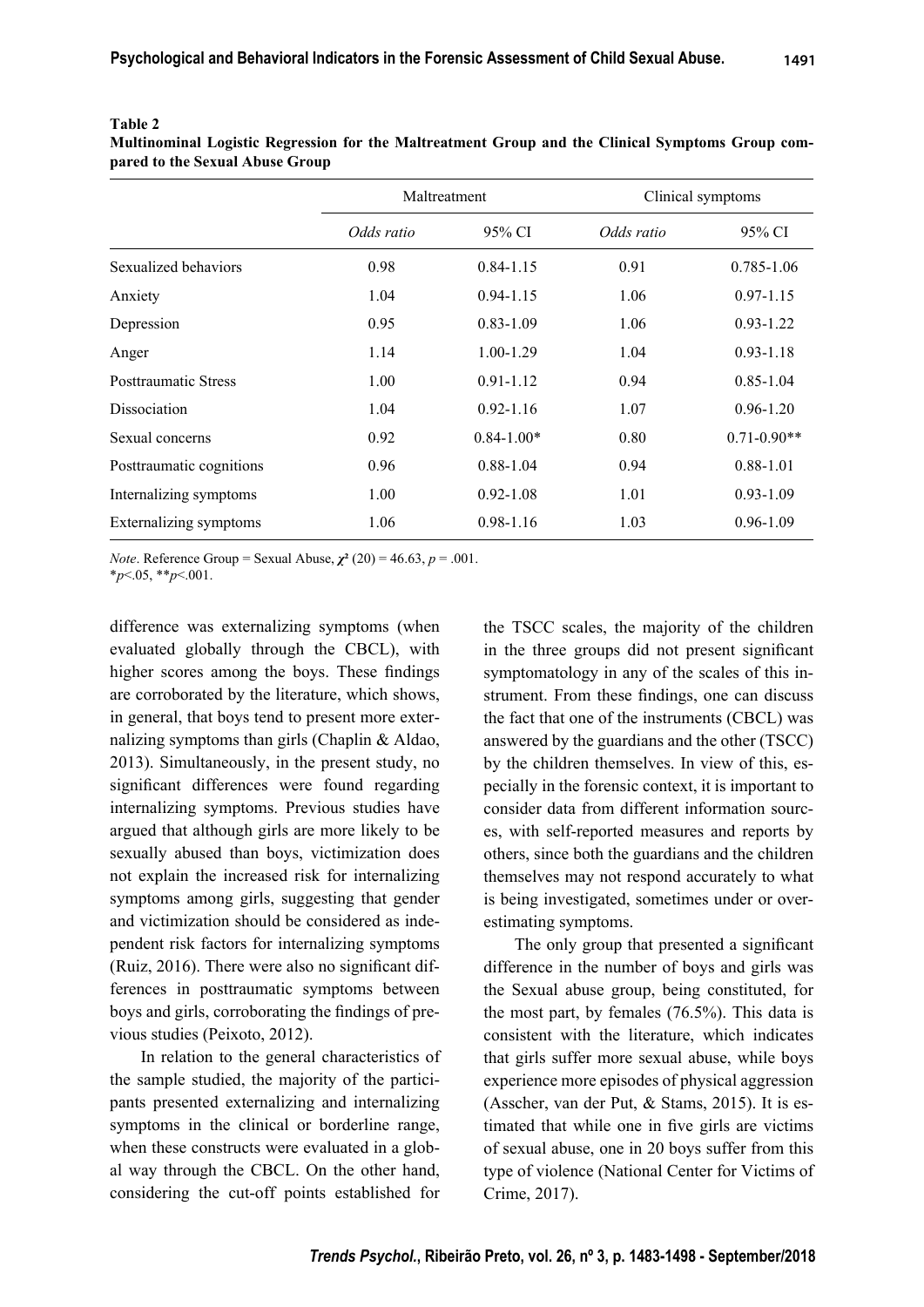Regarding the characteristics of the Sexual abuse group, the results of the present study indicate that more than half of the children experienced recurrent episodes (56.3%), most of them perpetrated by family members (82.3%), of the male sex  $(94.1\%)$ . These findings are corroborated by the literature, which highlights that approximately 80% of cases of sexual abuse are perpetrated by people close to the victim (Advocacy Center, 2014) and by the male sex (National Center for Posttraumatic Stress Disorder, 2014). In the majority of the cases of the present study, there was some type of physical contact (94.1%), with the use of threats (71.4%). However, the minority of the cases presented a positive result in the forensic physical assessment (8.8%). This information is consistent with studies that highlight that the majority of the allegations of sexual abuse against children do not leave physical injuries (Joki-Erkkila et al., 2014). In addition, when the tests are positive, this evidence results, in most cases, from situations in which there was sexual intercourse or when violence was practiced with the use of physical force, which is more frequent in cases of extra-familiar violence.

Furthermore, the Sexual abuse group was the group that presented the highest scores in item 34 of the TSCC that evaluates "not being able to trust people because they may want to have sex", with significant differences being observed for this variable in relation to the other groups. To date, no studies have been found that have evaluated the discriminative ability of this variable among child victims of sexual abuse, although it has been emphasized that this item should be a focus of clinical attention, and may indicate the occurrence of sexual abuse (Briere, 1996). Therefore, based on this finding, it is suggested that further studies are carried out to investigate the discriminative ability of this variable, considering that it may be a potential indicator of the occurrence of sexual abuse.

Regarding the discriminative ability of variables commonly associated in the literature with the sexual abuse hypothesis, in the present study the majority of these did not present statistical significance to differentiate the groups. For example, the posttraumatic stress symptom variable did not present a statistically significant difference among the groups, contrary to previous findings (Lanktree et al., 2008; Peixoto, 2012). In a study that investigated the presence of posttraumatic symptoms as a sensitive tool to gauge the credibility of allegations of sexual abuse, the only indicator that appeared to be capable of discriminating children with suspected sexual abuse from those without this suspicion was the posttraumatic stress variable, measured through the TSCC and the Trauma Symptom Checklist for Young Children (TSCYC; Peixoto, 2012). Similar results have also highlighted the TSCC Posttraumatic stress scale as sensitive to distinguish child victims of sexual abuse from those who had not been through this experience (Lanktree et al., 2008). One of the hypotheses for the reason the Posttraumatic stress symptoms variable did not present a statistically significant difference in the present study is that the children victims of sexual abuse were compared with a group of children who had also been through other traumatic events, specifically, other maltreatment.

Regarding the Sexualized behaviors variable, studies have indicated the importance of evaluating the presence of sexualized behaviors that are inappropriate for the level of development in sexually abused children, as these indicators are supposed to be typical manifestations of this type of violence (Friedrich et al., 2001; Friedrich et al., 1997; Kendall-Tackett et al., 1993). According to a CSBI standardization study, the instrument is sensitive to measuring the effects of sexual abuse, although the authors themselves pointed out that sexualized behaviors can also be found in other cases where the child was not sexually abused, such as when exposed to stressful life events or presenting psychiatric diagnoses (Friedrich et al., 2001; Friedrich et al., 1992). Although the presence of sexualized behaviors is commonly associated with sexual abuse in children, in the present study this variable did not present statistical significance to discriminate the groups. In addition, sexualized behaviors, as well as being identified in children in the Sexual abuse group  $(M = 4.74)$ , were also identified in children belonging to both the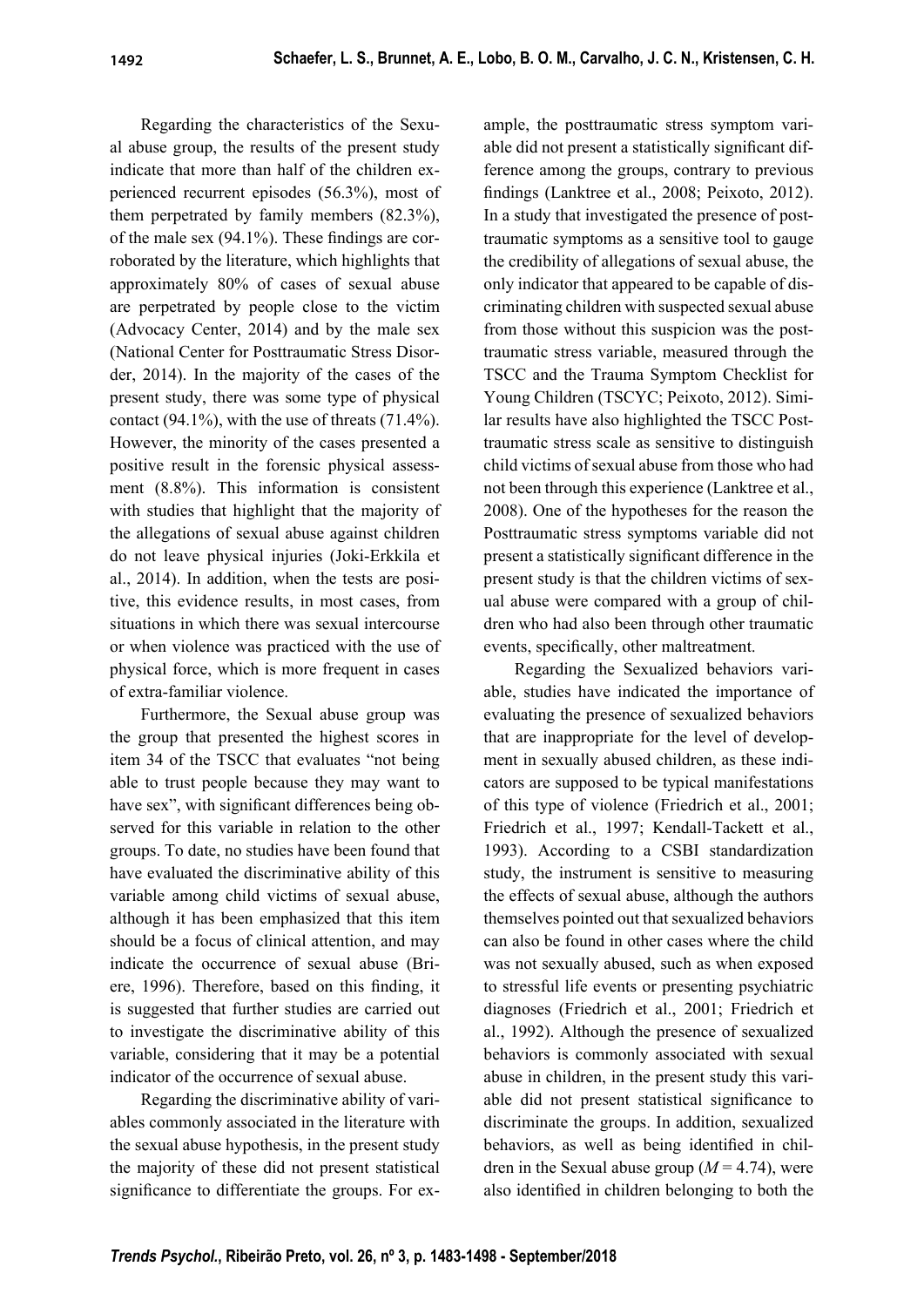Clinical symptoms group  $(M = 3.13)$  and the Maltreatment group ( $M = 5.86$ ), with the highest scores in the latter group. Previous studies have also found no statistically significant differences in this variable (Drach, Wientzen, & Ricci, 2001; Peixoto, 2012). For example, in a study conducted from CSBI total scale scores, it was not possible to discriminate sexually abused children from those who had not been through this experiment, showing that to conclude the occurrence of sexual abuse from the presence of inappropriate sexualized behaviors may be misguided (Drach et al., 2001).

At the same time, when analyses of differences between the groups in the nine CSBI domains were conducted, statistically significant differences were observed in Sexual intrusion and in Sexual knowledge, both with higher scores in the Sexual abuse group, followed by the Maltreatment group with no history of sexual abuse, and in Voyeuristic behavior, with higher scores in the Maltreatment group without a history of sexual abuse, followed by the Sexual abuse group. In relation to this, authors have stressed that sexual abuse is more related to inadequate sexual knowledge than to problematic sexualized behavior (Brilleslijper-Kater, Friedrich, & Corwin, 2004). However, due to the sample size of the study, it was chosen to only include the total CSBI score in the regression model. Therefore, it is suggested that future studies take into account the individual analysis of each domain of the instrument, considering that sexual abuse may be more directly related to specific domains and not necessarily problematic sexualized behaviors in general.

Sexualized behaviors that are inappropriate for the developmental level of the child have a very broad spectrum and can assume different manifestations, such as through exhibitionism, frequent and public masturbatory behaviors, sexual knowledge and interest advanced for the age, efforts to observe or touch the genitals of other people and seductive behavior, among others (Friedrich et al., 1997). Such behaviors may or may not be present in child victims of sexual abuse and differ in both the intensity and type of symptoms observed (Hall, Mathews, & Pearce, 2002). In addition, this heterogeneity can be justified by the particularities intrinsic to the dynamics of sexual abuse and/or additional circumstances (Friedrich et al., 2001). It should also be noted that inappropriate sexualized behaviors are also observed in children with no history of sexual abuse, such as those who experienced physical, emotional or domestic abuse (Chaffin et al., 2008; Friedrich, 2007). This was also found as a result of the present study, in which the children in the Maltreatment group presented a higher mean in the CSBI total score (*M* = 5.86) than in the Sexual abuse group  $(M=4.74)$ , as previously mentioned. Although the present study found no differences between the groups regarding sexualized behaviors among children aged 8 to 12 years, it should be emphasized that studies suggest that the highest scores in this variable appear in younger children (Friedrich et al., 2001; Peixoto, 2012). In addition, considering that the instrument is answered by the caregivers themselves, in some cases they may not be able to accurately describe the actual situation of the child, either under or overestimating symptoms (Friedrich et al., 2007).

In the present study, the Sexual concerns variable was the only one that presented statistical significance to differentiate the sexually abused children from the other groups. The model presented the general ability to correctly classify 69.6% of the cases. Elevated scores in this scale have already been reported as suggestive of sexual abuse (Briere, 1996). However, in the study conducted by Peixoto (2012), in which, as previously mentioned, one of the aims was to evaluate the presence of posttraumatic symptoms as a sensitive tool to gauge the credibility of allegations of sexual abuse, the Sexual concerns variable was not statistically significant to differentiate the child victims of sexual abuse from the group without this experience. No other study with these objectives was found to corroborate the finding encountered in the present study. Despite this, the result indicates that this variable can be measured in cases of suspected sexual abuse. In addition, the scores of this scale are obtained from the answers provided by the child, as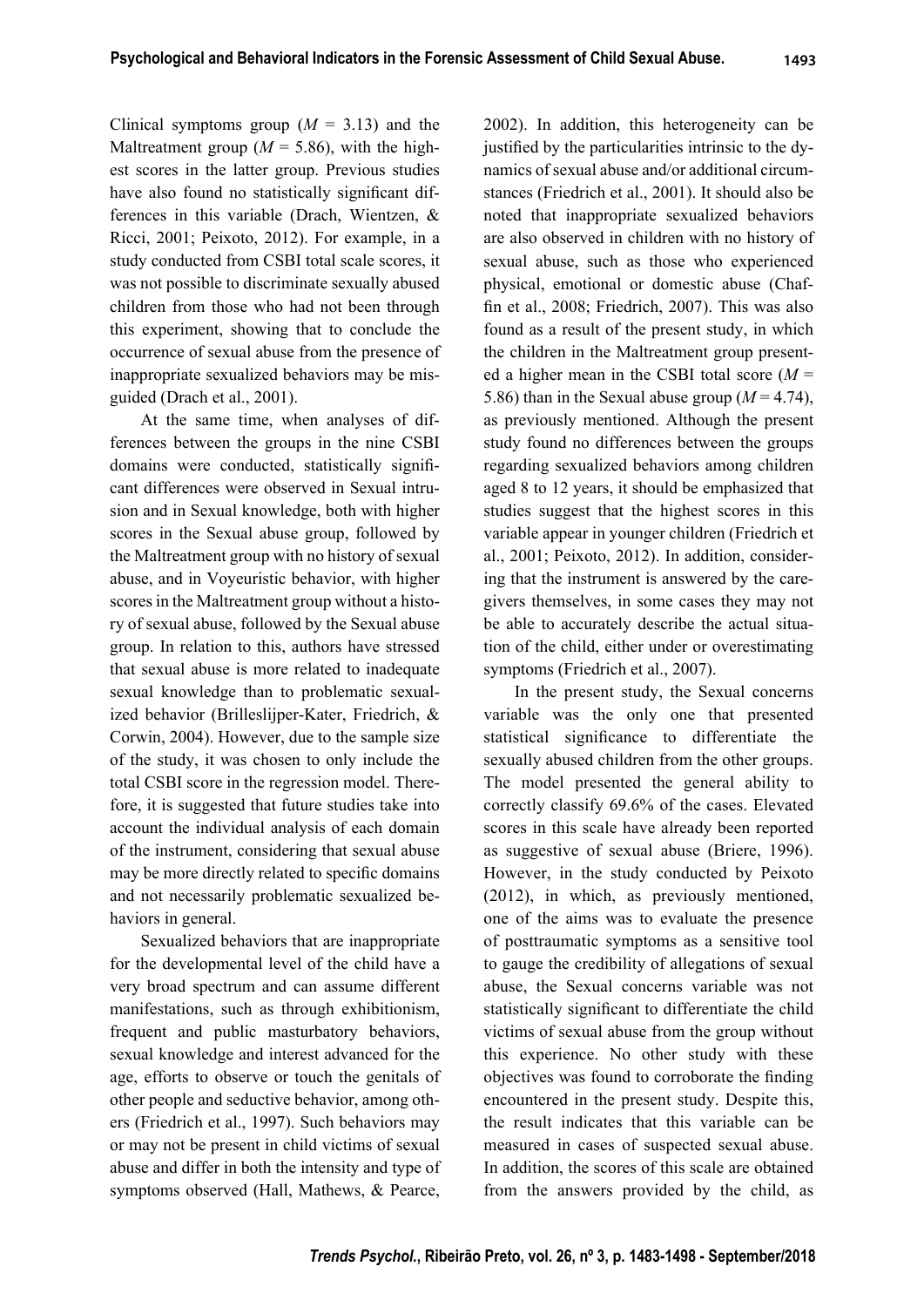opposed to the Sexualized behaviors variable measured by the CSBI.

Finally, it is important to note that the children who scored above the cutoff point of the TSCC standardization study for under and overestimation of symptoms were excluded from the analyses. These scales of validity are a differential of the instrument, especially in the forensic context, where there is a greater concern with the accuracy and validity of the information received.

One of the limitations in assessing the symptomatology triggered after the episode(s) of sexual abuse is the great variability between the time elapsed between the last episode of sexual abuse and the moment of the evaluation, as children often end up revealing the episodes later. This was also observed in the present sample, since in 24.2%  $(n = 9)$  of the victims of sexual abuse, the last episode possibly occurred more than one year from the data collection moment. The lack of accuracy in the information provided by the participants themselves made it difficult to control this variable, since in some cases neither the child nor his/her caregiver was able to specify the period of the occurrence of the sexual abuse episode(s) and other maltreatment.

Regarding the analysis of the general sample, it should be noted that there was a significant difference in the total sample regarding the distribution of boys and girls, with a higher prevalence of females. Thus, a sample composed of more male participants would provide greater confidence regarding the presence or absence of significant differences between the genders in the clinical manifestation, as studies report that the age and gender of the victim impact on the symptomatological condition resulting from the abuse (Hébert, Lavoie, & Blais, 2014; Ruiz, 2016).

## **Final Considerations**

One of the main contributions of this study was to investigate psychological and behavioral indicators as possible discriminators between child victims of sexual abuse and children without any history of victimization, as well as considering children who have suffered other types of maltreatment. The variable Sexual concerns presented good discriminative ability in this sample, suggesting that high scores in this scale may reinforce the hypothesis of sexual abuse (Briere, 1996). Based on this finding, it is recommended that this variable be included, among other indicators, in the forensic examination procedures for children with this suspicion. In addition, it is suggested that other variables, such as the critical items of the TSCC and the different CSBI domains could be better investigated in future studies, as they can be configured as potential indicators of sexual abuse or reveal some specific situation that should be the focus of or require further investigation.

Although some particularities are observed in the manifestation of the symptomatology of child victims of sexual abuse in comparison with victims of other types of maltreatment, researchers reinforce that the chronicity, severity and circumstances of the event are more important than the type of maltreatment experienced (Jonkman, Verlinden, Bolle, Boer, & Lindauer, 2013). It is important to take this information into account, especially in the forensic context, because when it comes to sexual abuse it must be made clear that it is a traumatic event, the nature of which varies across a continuum of severity and the experiences of children may be completely different, consequently influencing the impact of the event for each of them (Schaefer, Lobo, Brunnet, & Kristensen, 2016).

In general, the results obtained indicate the need for caution in the establishment of causal associations between behavioral or psychological changes and the hypothesis of sexual abuse in children. Due to the great complexity and variability among cases of sexual abuse, there is no single symptomatological condition and therefore, confirming this type of occurrence with a single indicator or unreliable indicators is a big mistake (Peixoto, 2012). At the same time, the lack of a symptomatological condition also does not exclude the suspicion of sexual abuse, as the presence of symptoms may be due to other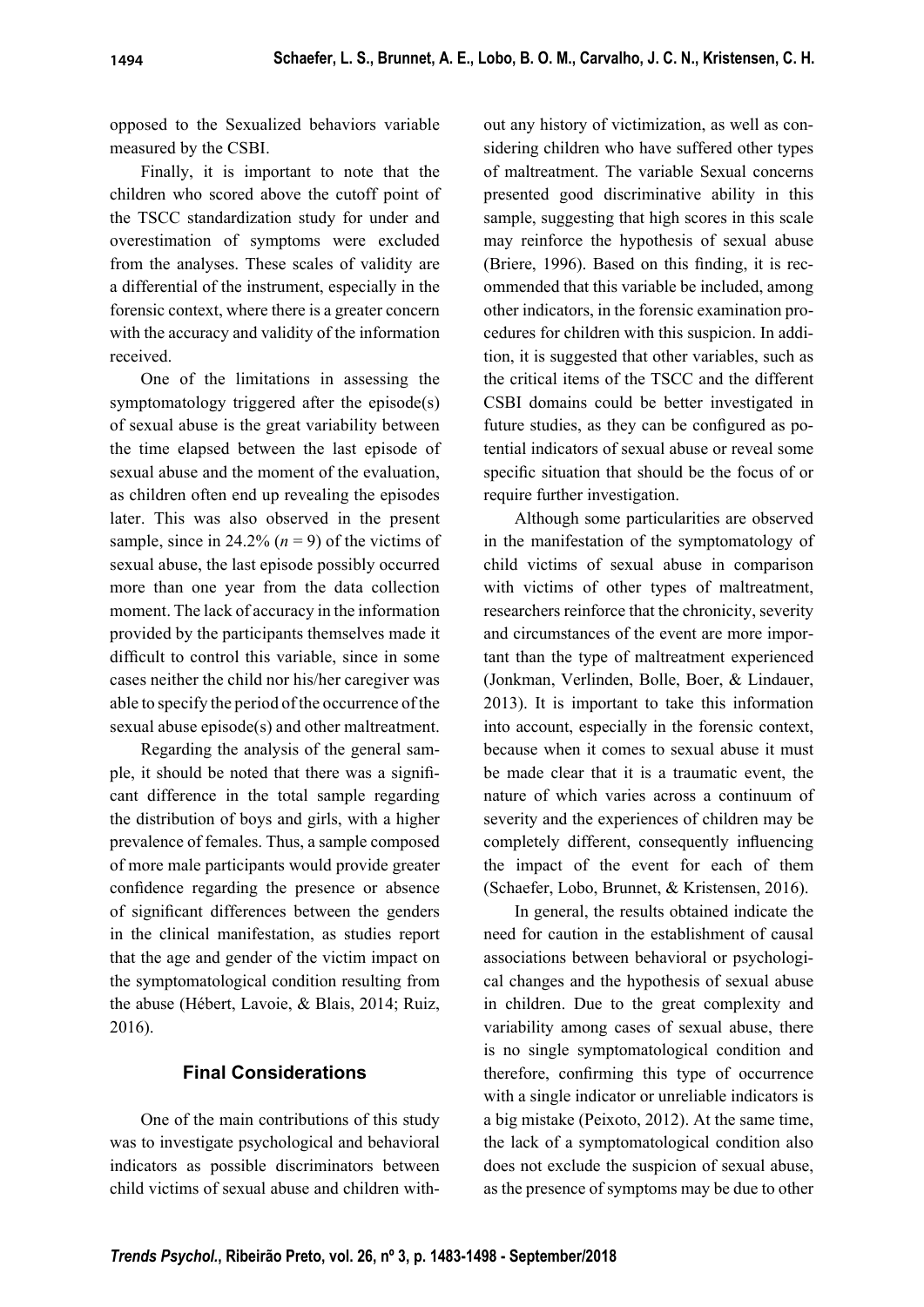types of maltreatment or even a reaction to the context of the denunciation itself and the consequent judicial process, regardless of the veracity of the allegations (Peixoto, 2012).

Measuring the impact of the trauma and other associated variables can be useful in estimating the impairments triggered and corroborating other evidence, increasing the credibility of the evaluation (Everson & Faller, 2012). However, such indicators should always be interpreted within the context of evaluation and be complementary to the forensic interview and should never be used in isolation to validate a case of suspected sexual abuse.

In the forensic assessment practice, the examiners must base their conclusions on information that can be scientifically supported (Ribeiro) & Peixoto, 2013). In this context, establishing the causal link between the alleged situation and the symptomatology manifested is an important and difficult task, as without the report of the child or other physical and/or biological evidence nothing can be affirmed regarding the occurrence or not of the abusive situation (Peixoto, 2012; Peixoto et al., 2017; Pelisoli et al., 2016). Therefore, it is fundamental to consider alternative hypotheses for the symptomatology and to investigate other possible events in the life history and development of the child (Schaefer et al., 2012).

Especially in the forensic context, it is essential to develop a battery of valid instruments that includes data from different sources of information, so that the findings can be compared. Furthermore, in view of the probative value of the report of the child for the forensic examination and the consequent judicial outcome, efforts should continue to be employed in training professionals and in the adaptation of forensic interview protocols valid for this context and for this population. In this way, professionals will be able to effectively adhere to good practice recommendations in the investigation of sexual abuse (Williams, Hackbarth, Aznar-Blefari, Padilha, & Peixoto, 2014). From this set of indicators, it becomes possible to support the forensic conclusions with more confidence and assertiveness.

## *Authors' Contributions*

Substantial contribution in the concept and design of the study: Luiziana Souto Schaefer; Christian Haag Kristensen.

Contribution to data collection: Luiziana Souto Schaefer; Alice Einloft Brunnet; Beatriz de Oliveira Meneguelo Lobo; Janaína Núñez Carvalho.

Contribution to data analysis and interpretation: Luiziana Souto Schaefer; Alice Einloft Brunnet; Janaína Núñez Carvalho; Christian Haag Kristensen.

Contribution to manuscript preparation: Luiziana Souto Schaefer; Alice Einloft Brunnet; Beatriz de Oliveira Meneguelo Lobo.

Contribution to critical revision, adding intelectual content: Luiziana Souto Schaefer; Alice Einloft Brunnet; Beatriz de Oliveira Meneguelo Lobo; Janaína Núñez Carvalho; Christian Haag Kristensen.

### *Confl icts of interest*

The authors declare that they have no conflict of interest related to the publication of this manuscript.

### **References**

- Achenbach, T. M. (1991). *Manual for the child behavior checklist/418 and 1991 profile.* Burlington, VT: University of Vermont.
- Achenbach, T. M. (2001). *Manual for the child behavior checklist/618 and 2001 profile.* Burlington, VT: University of Vermont.
- Advocacy Center (2014). *Child sexual abuse*. Retrieved from http://www.theadvocacycenter. org/adv\_abusewho.html
- American Psychiatric Association. (2014). *Diagnostic and statistical manual of mental disorders* (5th ed.). Washington, DC: Author.
- Angelini, A. L., Alves, I. C. B., Custódio, E. M., & Duarte, W. (1987). *Manual das matrizes progressivas coloridas.* São Paulo, SP: Casa do Psicólogo.
- Angelini, A. L., Alves, I. C. B., Custódio, E. M., Duarte, W. F., & Duarte, J. L. M. (1999).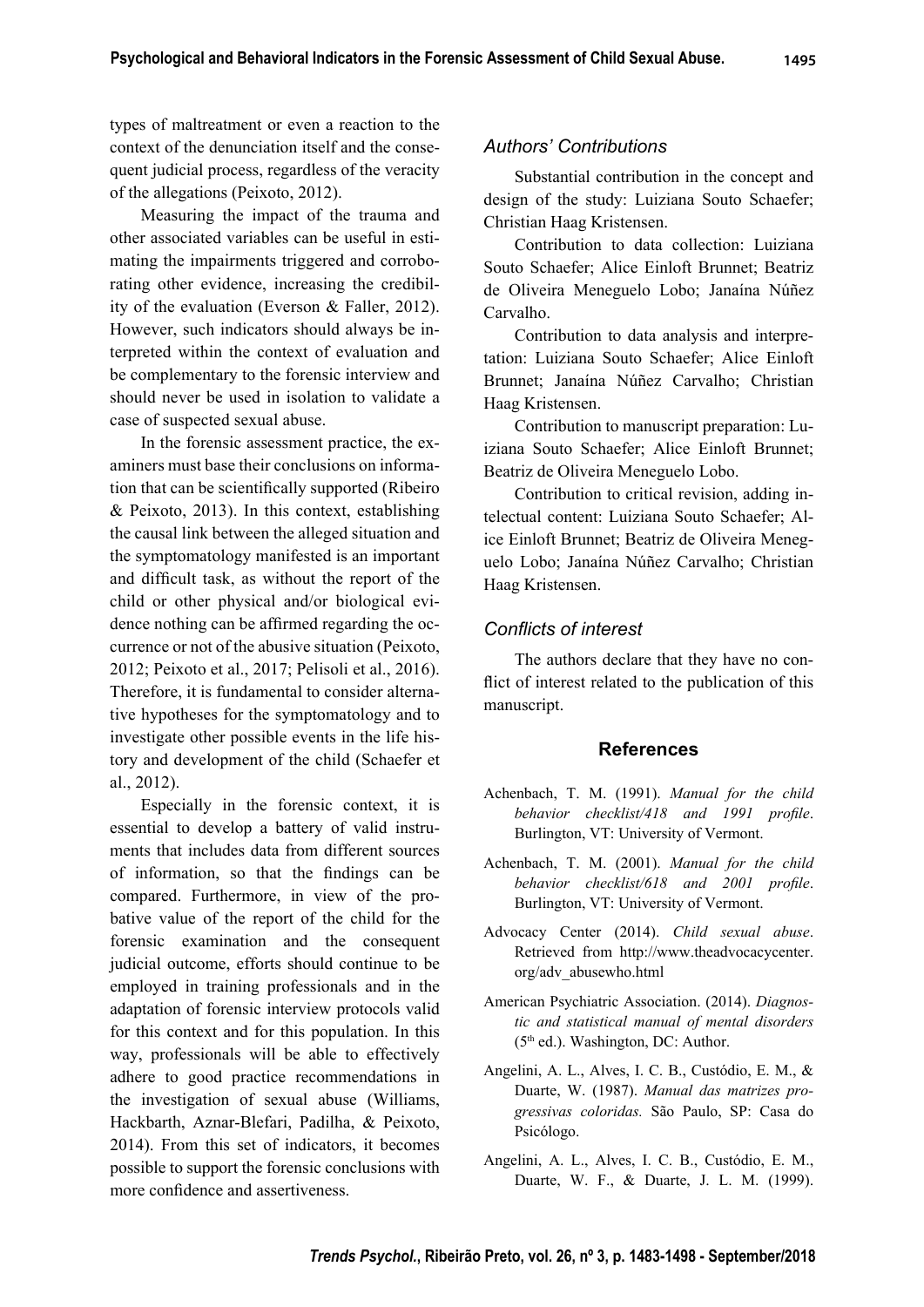*Matrizes progressivas coloridas de Raven: Escala especial*. São Paulo, SP: Centro Editor de Testes e Pesquisa em Psicologia.

- Asscher, J. J., van der Put, C. E., & Stams, G. J. J. (2015). Gender Differences in the Impact of Abuse and Neglect Victimization on Adolescent Offending Behavior. *Journal of Family Violence, 30*(2), 215-225. doi: 10.1007/s10896- 014-9668-4
- Bordin, I. A. S., Mari, J. J., & Caeiro, M. F. (1995). Validação da versão brasileira do *Child Behaviour Checklist* (CBCL) (Inventário de Comportamento da Infância e da Adolescência): Dados preliminares. *Revista da ABP, 17*(2), 55-66. doi: 10.2471/BLT.07.043125
- Brazilian Association of Research Companies. (2015). Critério de Classificação Econômica *Brasil*. Retrieved from http://www.abep.org/ codigos-e-guias-da-abep
- Briere, J. (1996). *Trauma Symptom Checklist for Children (TSCC) professional manual.* Odessa, FL: Psychological Assessment Resources.
- Brilleslijper-Kater, S. N., Friedrich, W. N., & Corwin, D. L. (2004). Sexual knowledge and emotional reaction as indicators of sexual abuse in young children: Theory and research challenges. *Child Abuse & Neglect, 28*(10), 1007-1017. doi: 10.1016/j.chiabu.2004.06.005
- Chaffin, M., Berliner, L., Block, R., Johnson, T. C., Friedrich, W. N., Louis, D. G., & Madden, C. (2008). Report of the ATSA task force on children with sexual behavior problems. *Child Maltreatment, 13*(2), 199-218. doi: 10.1177/1077559507306718
- Chaplin, T. M., & Aldao, A. (2013). Gender differences in emotion expression in children: A meta-analytic review. *Psychological Bulletin, 139*(4), 735-765. doi: 10.1037/a0030737
- Collin-Vézina, D., Daigneault, I., & Hébert, M. (2013). Lessons learned from child sexual abuse research: Prevalence, outcomes, and preventive strategies. *Child and Adolescent Psychiatry and Mental Health*, 7-22. doi: 10.1186/1753-2000- 7-22
- Drach, K. M., Wientzen, J., & Ricci, L. R. (2001). The diagnostic utility of sexual behavior problems in diagnosing sexual abuse in a forensic child abuse evaluation clinic. *Child Abuse & Neglect, 25*(4), 489-503. doi: 10.1016/ S0145-2134(01)00222-8
- Everson, M. D., & Faller, K. C. (2012). Base rates, multiple indicators, and comprehensive forensic evaluations: Why sexualized behavior still counts in assessments of child sexual abuse allegations. *Journal of Child Sexual Abuse, 21*, 45-71. doi: 10.1080/10538712.2012.642470
- Faller, K. C. (2003). *Understanding and assessing child sexual maltreatment* (2<sup>th</sup> ed.). Thousand Oaks, CA: Sage.
- Friedrich, W. N. (2007). *Children with sexual behavior problems*. New York: W.W. Norton.
- Friedrich, W. N., Fisher, J. L., Dittner, C. A., Acton, R., Berliner, L., Butler, J., & Wright, J. (2001). Child sexual behavior inventory: Normative, psychiatric, and sexual abuse comparisons. *Child Maltreatment, 6*(1), 37-49. doi: 10.1177/1077559501006001004
- Friedrich, W. N., Grambsch, P., Damon, L., Hewitt, S. K., Koverola, C., Lang, R. A., ...Broughton, D. (1992). Child sexual behavior inventory: Normative and clinical comparisons. *Psychological Assessment*, *4*(3), 303-311. doi: 10.1177/1077559501006001004
- Friedrich, W. N., Jaworski, T. M., Huxsahl, J., & Bengtson, B. (1997). Dissociative and sexual behaviors in children and adolescents with sexual abuse and psychiatric histories. *Journal of Interpersonal Violence, 12*, 155-171. doi: 10.1177/088626097012002001
- Gava, L. L., Pelisoli, C., & Dell'Aglio, D. D. (2013). A perícia psicológica em casos de suspeita de abuso sexual infanto-juvenil. *Avaliação Psicológica, 12*(2), 137-145. Retrieved from http://pepsic.bvsalud.org/pdf/avp/v12n2/ v12n2a05.pdf
- Guerra, C., Ocaranza, C., & Weinberger, K. (2016). Searching for social support moderates the relationship between polyvictimization and externalizing symptoms: A brief report. *Journal of Interpersonal Violence*. doi: 10.1177/0886260516642293
- Habigzang, L. F., Borges, J. L., Dell'Aglio, D. D., & Koller, S. H. (2010). Caracterização dos sintomas do Transtorno de Estresse Pós-Traumático (TEPT) em meninas vítimas de abuso sexual. *Psicologia Clínica*, *22*(2), 27-44. doi: 10.1590/ S0103-56652010000200003
- Hall, D. K., Mathews, F., & Pearce, J. (2002). Sexual behavior problems in sexually abused children: A preliminary typology. *Child Abuse*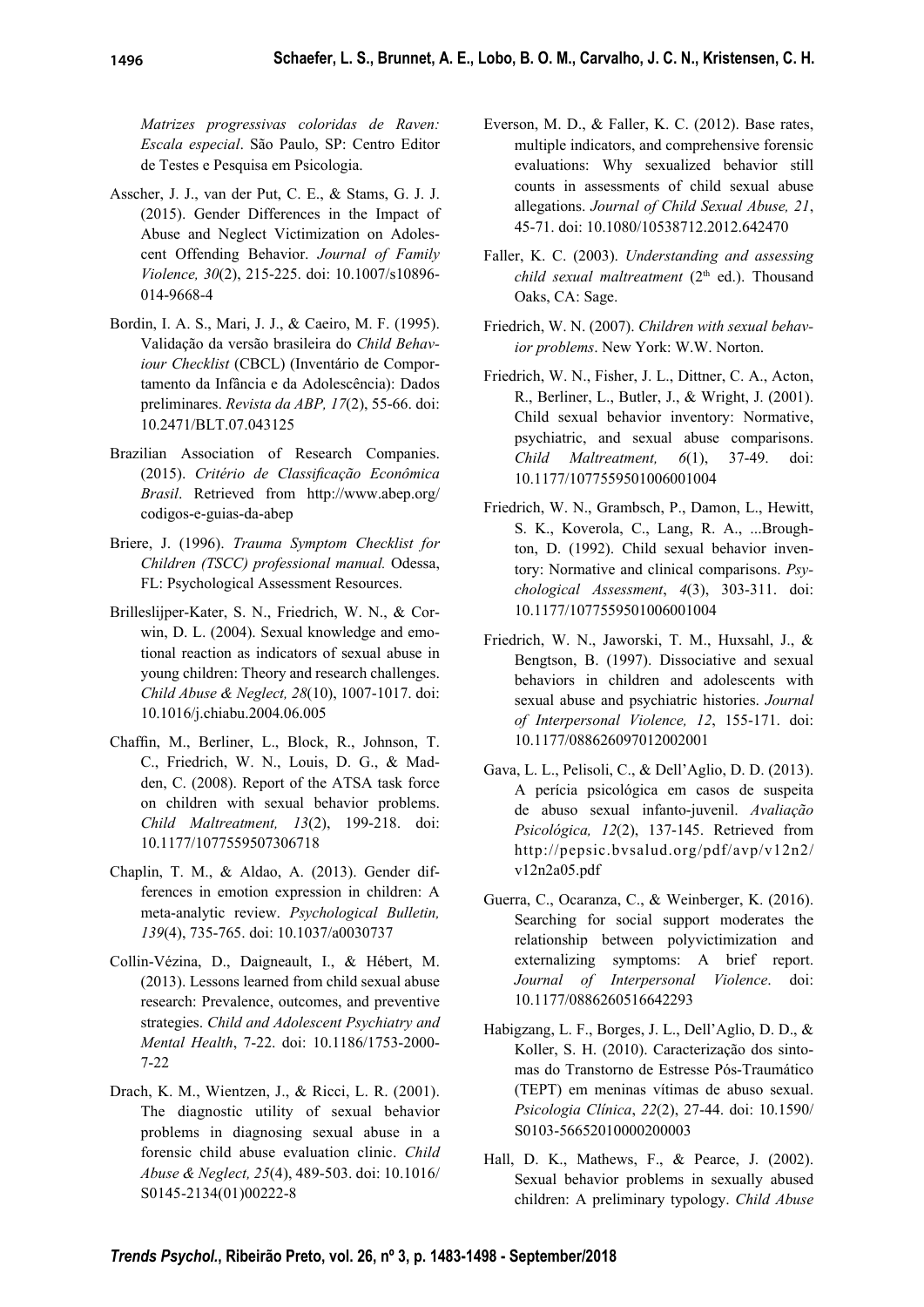*& Neglect, 26*(3), 289-312. doi: 10.1016/S0145- 2134(01)00326-X

- Hamby, S., Finkelhor, D., & Turner, H. (2014). Origine et développement du concept de polyvictimisation. *Criminologie, 47*(1), 11-15. doi: 10.7202/1024004
- Hébert, M., Lavoie, F., & Blais, M. (2014). Post Traumatic Stress Disorder/PTSD in adolescent victims of sexual abuse: Resilience and social support as protection factors. *Ciênc. saúde coletiva, 19*(3), 685-694. doi: 10.1590/1413- 81232014193.15972013
- Irigaray, T. Q., Fonseca, R. P., Pacheco, J., Leite, J. C. C., Grassi-Oliveira, R., & Kristensen, C. H. (2013). Child maltreatment and later cognitive functioning: A systematic review. *Psicologia: Reflexão & Crítica, 26(2), 376-387. doi:* 10.1590/S0102-79722013000200018
- Joki-Erkkila, M., Niemi, J., & Ellonen, N. (2014). Child sexual abuse - Medical statement conclusions in criminal legal process. *Forensic Science International, 239*, 31-26. doi: 10.1016/j. forsciint.2014.03.006
- Jonkman, C. S., Verlinden, E., Bolle, E. A., Boer, F., & Lindauer, J. L. (2013). Traumatic stress symptomatology after child maltreatment and single traumatic events: Different profiles. Journal of *Traumatic Stress, 26*(2), 225-32. doi: 10.1002/ jts.21792
- Kendall-Tackett, K. A., Williams, L. M., & Finkelhor, D. (1993). Impact of sexual abuse on children: A review and synthesis of recent empirical studies. *Psychological Bulletin, 113*(1), 164-180. doi: 10.1037/0033-2909.113.1.164
- Lanktree, C. B., Gilbert, A. M., Briere, J., Taylor, N., Chen, K., Maida, C. A., & Saltzman, W. R. (2008). Multi-informant assessment of maltreated children: Convergent and discriminant validity of the TSCC and TSCYC. *Child abuse & neglect*, *32*(6), 621-625. doi: 10.1016/j.chiabu.2007.10.003
- Lobo, B., Brunnet, A., Ecker, K., Schaefer, L., Arteche, A., Gauer, G., & Kristensen, C. (2015). Psychometric properties of the child posttraumatic cognitions inventory in a sample of brazilian children. Journal of Aggression, Maltreatment and Trauma, 24(8), 863–875. http://doi.or g/10.1080/10926771.2015.1043065
- Lobo, B., Brunnet, A., Ecker, K., Schaefer, L., Arteche, A., & Kristensen, C. (2015). Cross-

Cultural Adaptation and Psychometric Properties of the Trauma Symptom Checklist for Children (TSCC) in a Sample of Brazilian Children: Preliminary Results. Journal of Child & Adolescent Trauma. http://doi.org/10.1007/ s40653-0150044-1

- Meiser-Stedman, R., Smith, P., Bryant, R., Salmon, K., Yule, W., Dalgleish, T., & Nixon, R. D. V. (2009). Development and validation of the Child Post-Traumatic Cognitions Inventory (CPTCI). *Journal of Child Psychology and Psychiatry, and Allied Disciplines, 50*(4), 432-440. doi: 10.1111/j.1469-7610.2008.01995.x
- Miele, A., & Arteche, A. X. (2017). *Tradução e Adaptação para o Português do Child Sexual Behavior Inventory*. Manuscript in press.
- National Center for Posttraumatic Stress Disorder. (2014). *Child sexual abuse.* Retrieved from http://www.ptsd.va.gov/public/types/violence/ child-sexual-abuse.asp
- National Center for Victims of Crime. (2017*). Child sexual abuse statistics*. Retrieved from https:// victimsofcrime.org/media/reporting-on-childsexual-abuse/child-sexual-abuse-statistics
- Paolucci, E. O., Genuis, M. L., & Violato, C. (2001). A meta-analysis of the published research on the effects of child sexual abuse. *The Journal of Psychology, 135*, 17-36. doi: 10.1080/00223980109603677
- Peixoto, C. E. (2012). *Avaliação da credibilidade de alegações de abuso sexual de crianças: Uma perspetiva psicológica forense* (Doctoral dissertation, Universidade do Porto, Portugal).
- Peixoto, C. E., Fernandes, R. V., Almeida, T. S., Silva, J. M., La Rooy, D., Ribeiro, C., ...Lamb, M. E. (2017). Interviews of Children in a Portuguese Special Judicial Procedure. *Behavioral Sciences & the Law, 35*(3), 189-203. doi: 10.1002/bsl.2284
- Pelisoli, C. L., Dell'Aglio, D. D., & Herman, S. (2016). Sete erros na avaliação de abuso sexual contra crianças e adolescentes. In S. J. L. Vasconcelos & V. de M. Lago (Eds.), *A psicologia jurídica e as suas interfaces: Um panorama atual* (pp. 127-146). Santa Maria, RS: Editora da Universidade Federal de Santa Maria.
- Portal Governo do Brasil, Direitos Humanos. (2017). *Dia nacional contra abuso sexual de crianças e jovens é celebrado nesta quinta*. Retrieved